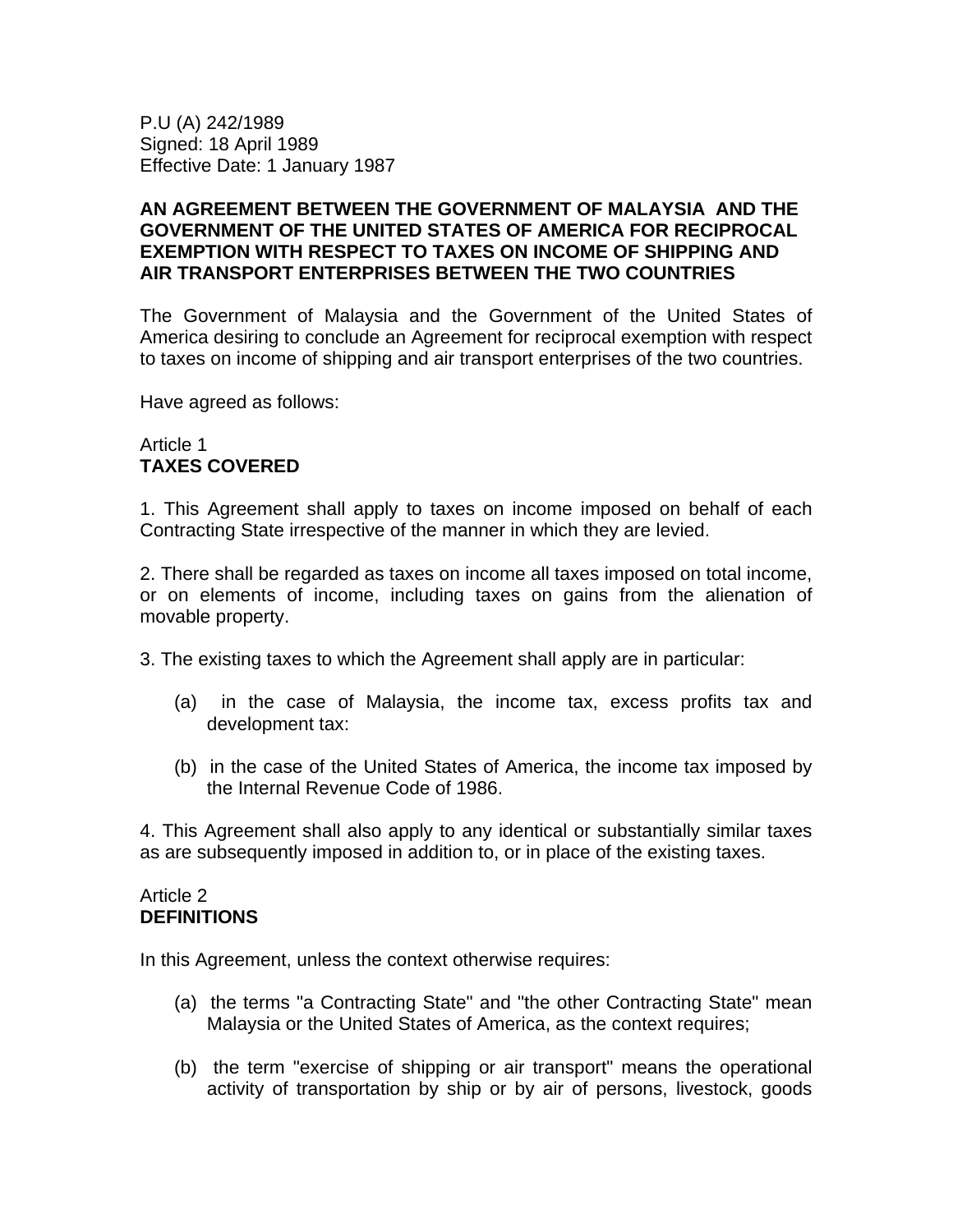and mail conducted by a resident of a Contracting State including sale of tickets and similar documents used for the purposes of transportation;

- (c) the term "international traffic" means any transport by a ship or an aircraft operated by a resident of a Contracting State, except when such transport is made solely between places in the other Contracting State;
- (d) the term "competent authority" means:
	- (i) in the case of Malaysia, the Minister of Finance or his authorized representative; and
	- (ii) in the case of the United States of America, the Secretary of the Treasury or his delegate;
- (e) the term "resident of a Contracting State" means any person, who under the law of that State, is liable to taxation therein by reason of his domicile, residence, place of control and management, place of incorporation, or any other criterion of a similar nature;
- (f) the term "person" includes an individual, a corporation, a company or any other body of persons which is treated as a person for tax purposes.

### Article 3 **SHIPPING AND AIR TRANSPORT**

1. Income and profits derived by a resident of a Contracting State from the exercise of shipping or air transport in international traffic shall be exempted from tax in the other Contracting State.

2. The provisions of paragraph 1 shall also apply to income and profits derived by a resident of a Contracting State from its participation in a pool or a joint business.

3. For the purposes of paragraph 1, income and profits derived by a resident of a Contracting State from the exercise of shipping or air transport in international traffic also include income derived from:

- (a) the rental of ships or aircraft used in international transport on a full (time or voyage) or bareboat basis which is incidental to income from the exercise of shipping or air transport in international traffic;
- (b) the rental of containers and related equipment used in international traffic which is incidental to income from the exercise of shipping or air transport in international traffic; and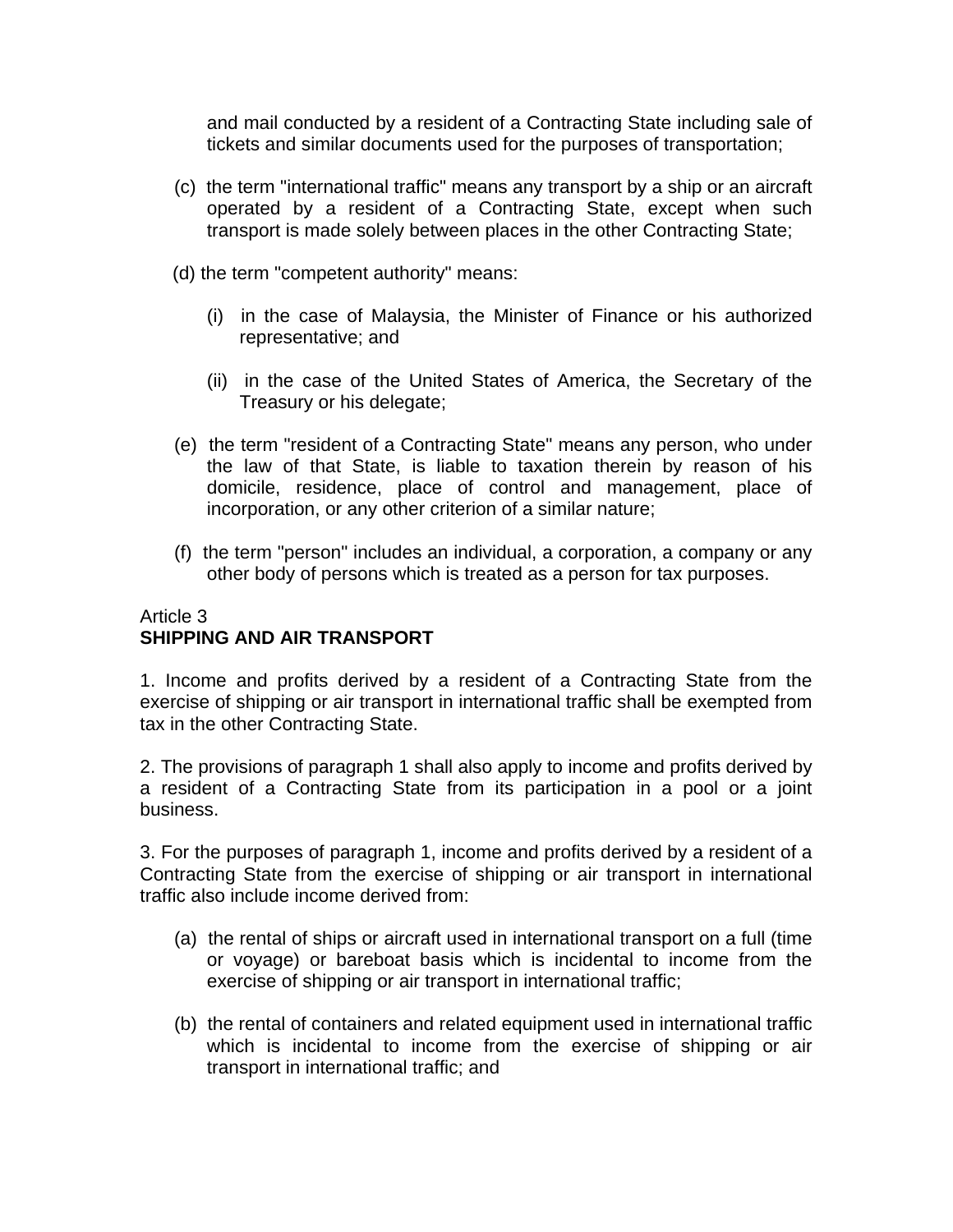(c) gains from the alienation of ships or aircraft by a person whose predominant activity is the exercise of shipping or air transport in international traffic.

4. For the purposes of this Article, a corporation is a resident of a Contracting State if its stocks or shares are:

- (a) more than 50 percent owned, directly or indirectly, by individuals who are residents of that Contracting State or by residents of another State which grants reciprocal exemption to the other Contracting State; or
- (b) primarily and regularly traded on an established securities market in that Contracting State or are wholly owned by a corporation of that Contracting State whose stocks or shares are so traded. For purposes of subparagraph (a), the Government of a Contracting State shall be treated as an individual resident of that State.

# Article 4

## **LIMITATION OF AGREEMENT**

Notwithstanding any provision of this Agreement, the United States may tax U.S residents and citizens, including corporations organized in the United States, and Malaysia may tax any person resident in Malaysia, including corporations whose place of control and management is in Malaysia, as if this Agreement had not come into effect.

### Article 5 **MUTUAL AGREEMENT PROCEDURE**

Consultation may be requested at any time by either Contracting State for the purpose of amendment to the present Agreement or for its application or its interpretation. Such consultation shall begin within 60 days from the date of receipt of any such request and decisions shall be by mutual consent.

### Article 6 **ENTRY INTO FORCE**

1. The Contracting States shall notify each other when their respective legal procedures have been met with respect to this Agreement.

2. The Agreement shall enter into force upon the exchange of any necessary instruments of ratification and its provisions shall have effect, in the case of Malaysia, with respect to basis periods beginning on or after January 1, 1987 and in the case of the United States, with respect to taxable years beginning on or after January 1, 1987.